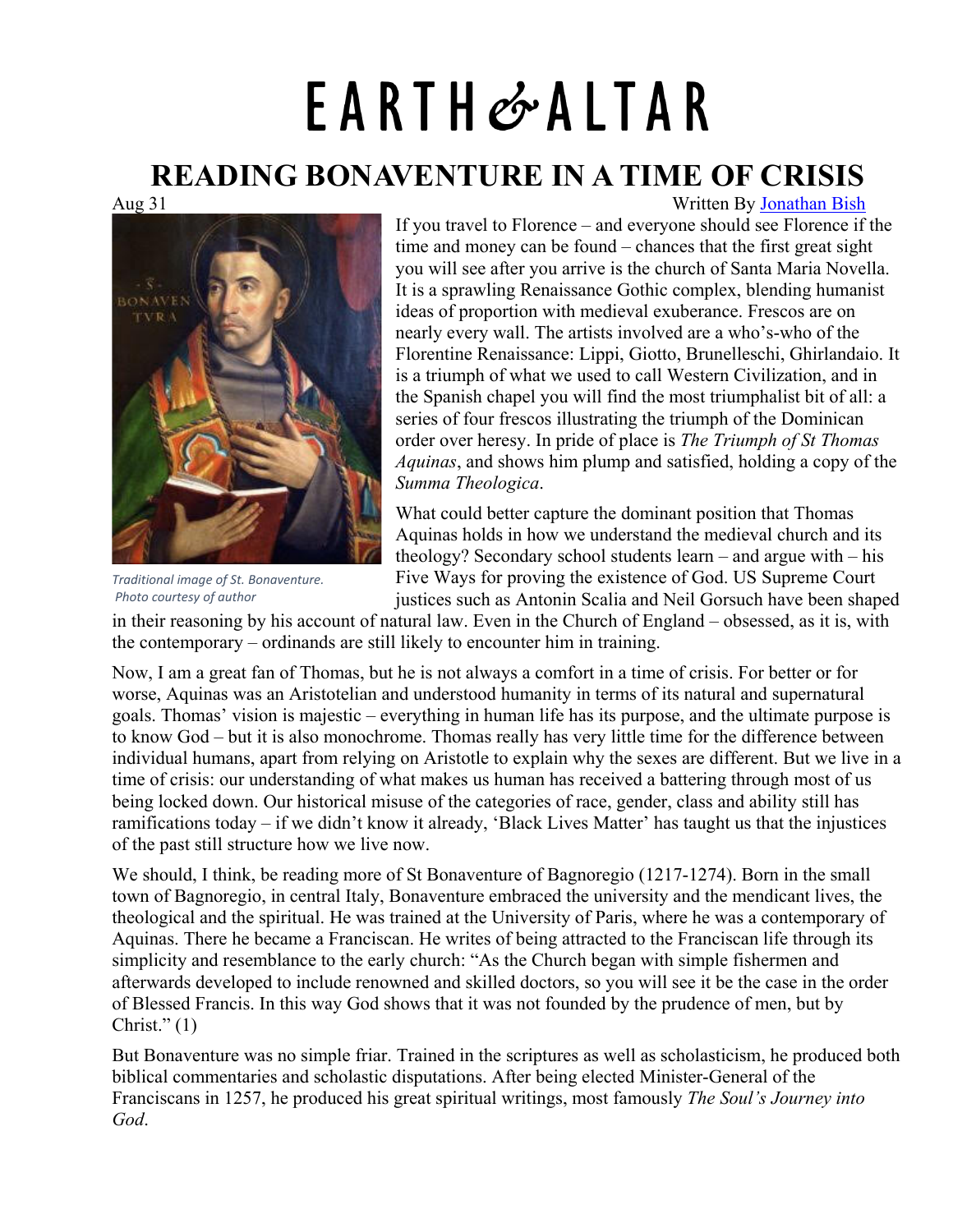Unlike Thomas Aquinas, with his big, universal ideas of human nature and its goal, Bonaventure has a great love of the particular. At the start of *The Soul's Journey into God*, he recounts his experience while meditating on Mount La Verna, immediately after being elected Minister General, at around the 33rd anniversary of St Francis of Assisi's death. He tells us how there came to mind Francis' vision of "a winged Seraph in the form of the Crucified." This taught the road to the rapture which Francis reached: the six levels of illumination symbolized by the seraph's six wings.

Bonaventure's six stages of illumination in *The Soul's Journey* work from the ground up; from creatures to God's own nature. We begin with God's vestiges in the visible universe. In this we investigate the different parts of the material universe, and in their origin, magnitude, multitude, beauty, fullness and activity, we find God reflected, as though through a mirror (c.f. 1 Corinthians 13.12). Differences in creatures are vital here. For instance, Bonaventure distinguishes how some things exist, others exist and live, and others exist, live and discern. This is implicitly a reference to the Trinity – Bonaventure finds threefold patterns in all aspects of creation – but it is also a reflection of the hierarchy of Being, of which God is the ultimate source. It suggests that everything has value, no matter its way of existing, precisely *because* it exists, and therefore reflects God.

*The Soul's Journey* moves on: we also encounter God through his vestiges in the world of our senses. The way we encounter beauty and proportion in the world around us and make judgements on it reflects God, who is true delight, and sets the eternal laws for all creation. Likewise, at the third stages of contemplation we approach God through his image stamped on our natural powers in the way our intellect works, and how we divide our knowledge we get through it into different fields of study.

The fourth stage of illumination takes us from knowing God through nature and the human mind to revelation: here, we contemplate God in his image in us as it has been restored by grace. When we receive Christ through faith, the image of God within us is restored, and we can know God as he truly is as Father, Son and Spirit. Finally, in the fifth and sixth stages of illumination, we come to true knowledge and contemplate the divine being itself through its primary name, which is 'Being,' and as Trinity.

Having carried us through these exalted heights of contemplation, though, Bonaventure brings us back to where we started: the creation. Once we know that God is 'Being itself' then everything which exists, including human beings, exists in God. Bonaventure says God's being is all-inclusive: "It is, therefore, all-inclusive, not as the essence of all things, but as the supremely excellent and most universal and most sufficient cause of all essences, whose power is supremely infinite and multiple in its efficacy because it is supremely unified in its essence." (2) The fact that God is supremely one is the cause of the diversity of creation, and the greater that diversity, the more spectacularly it reflects the oneness of God. In speaking God as Trinity, Bonaventure says that "the highest good must be most self-diffusive." In other words, God in his own being is diffusive as Father begets the Son and breaths forth the Spirit, and the Trinity's own goodness diffuses through the whole of creation's diversity.

You may be thinking at this point, "Well, that's great way of meditating on the divine being. But what's it got to say to us now?" Unlike Aquinas, with his picture of humanity as being a single nature with defined goals, Bonaventure thinks of all creatures as complex and diverse for their own sake. This has striking resonances with the issues of our day. In his commentary on the 6 days of creation (the Hexaemeron), he reminds us that all vegetation was created 'each according to its own kind', and it is beautiful for this diversity. Bonaventure sees beauty in what humans see as malformed – briars and thorn bushes are beautiful without regard to their usefulness to us. He refers to the bride in Song of Songs 1.5 for further evidence of this, commenting, "*Nigra sum, sed formosa*; quia nigra, ideo formosa," (3) or "'I am black, but beautiful'; that is [she] is beautiful because she is black."

**Bonaventure offers us, in a few short words, an ecology and an approach to race and culture very different from the patterns of thinking we have inherited in the West. We have tended to define our approach to the natural world in terms of its usefulness to us, not its inherent beauty-in-diversity.**